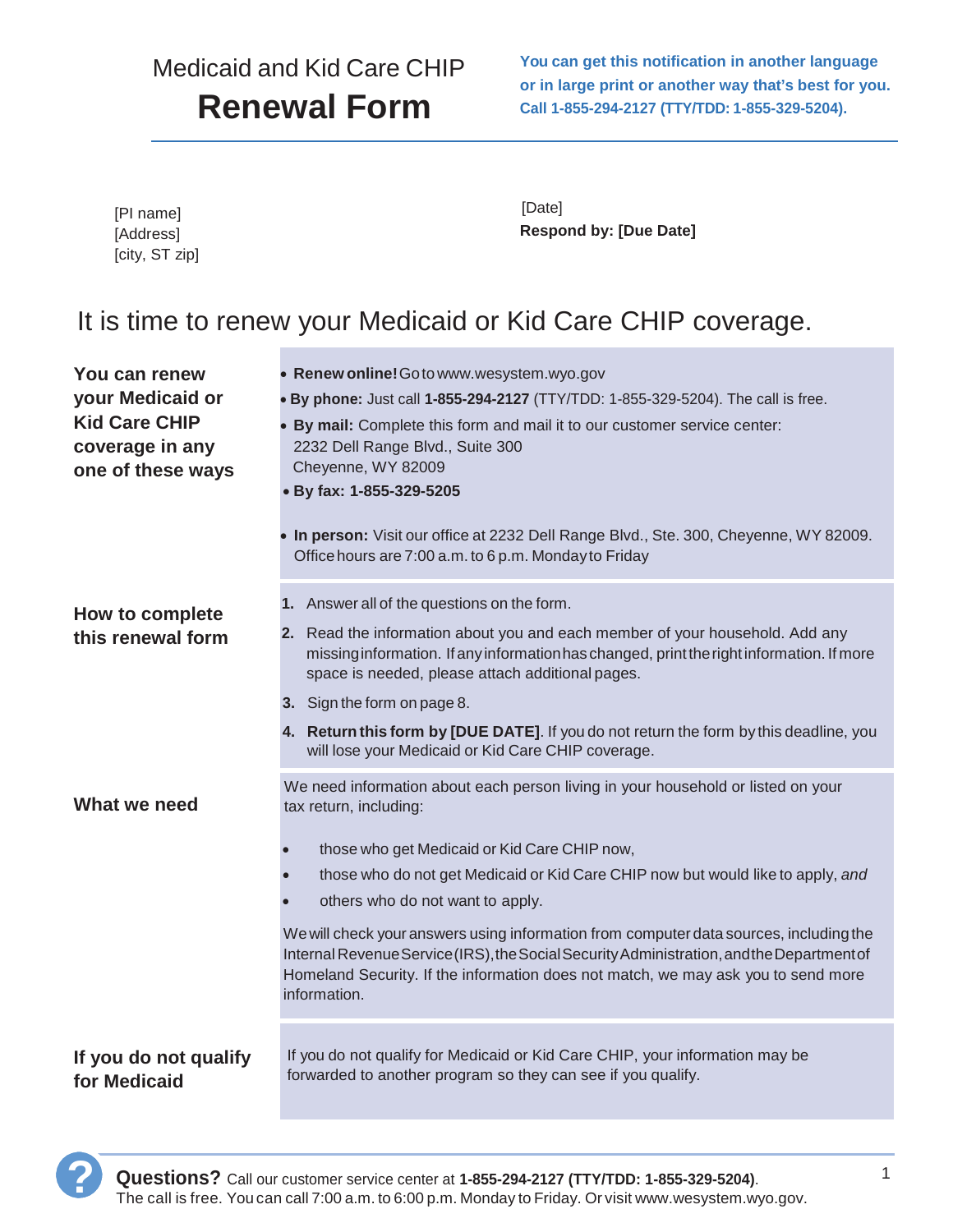|                             | <b>Your contact information</b>         |                                                  |                              |            |  |
|-----------------------------|-----------------------------------------|--------------------------------------------------|------------------------------|------------|--|
|                             | ▼ Review your contact information here. | ▼ Correct any wrong or missing information here. |                              |            |  |
| [name]                      |                                         | Name (first, middle, last & suffix)              |                              |            |  |
| Home address:               |                                         | <b>Home</b> address                              |                              | Apartment# |  |
| [address]<br>[city, st zip] |                                         | City (home)                                      | <b>State</b>                 | ZIP code   |  |
| <b>Mailing address:</b>     |                                         | <b>Mailing address</b>                           |                              | Apartment# |  |
| city, st zip]               |                                         | City (mailing)                                   | <b>State</b>                 | ZIP code   |  |
| Phone:                      |                                         | Best phone number to reach you:                  | Home $\Box$ Cell $\Box$ Work |            |  |
| Home: [phone number]        |                                         | Number:                                          |                              |            |  |
|                             |                                         | Other phone number, if you have one:<br>Number:  | Home $\Box$ Cell $\Box$ Work |            |  |
| <b>faddress1</b><br>Other:  |                                         |                                                  |                              |            |  |

Email address, if you have one:

 $\overline{2}$ 

#### **We need information about who files tax returns.**

*You can still renew even if you did not file tax returns.*

Will anyone in the household file a **federal tax return** *next year* to report income earned *this year*?

 $\Box$  Yes *If yes,* answer all of the questions below.  $\Box$  No *If no,* answer the question marked with a star  $\star$  below

**Person 1:** Name (*first, middle, last & suffix)*

If this person is filing a joint return, write the name of the spouse:

If this person will claim dependents, write the names of the dependents:

**Person 2:** Name (*first, middle, last & suffix)* 

*This is for a second tax filer in the household*

If this person is filing a joint return, write the name of the spouse:

If this person will claim dependents, write the names of the dependents:

 $\star$  If anyone will be claimed as a dependent on someone else's tax return, write the name of the filer and the dependents. Answer only if different than what you reported above.

Name of filer:

Name of dependents:

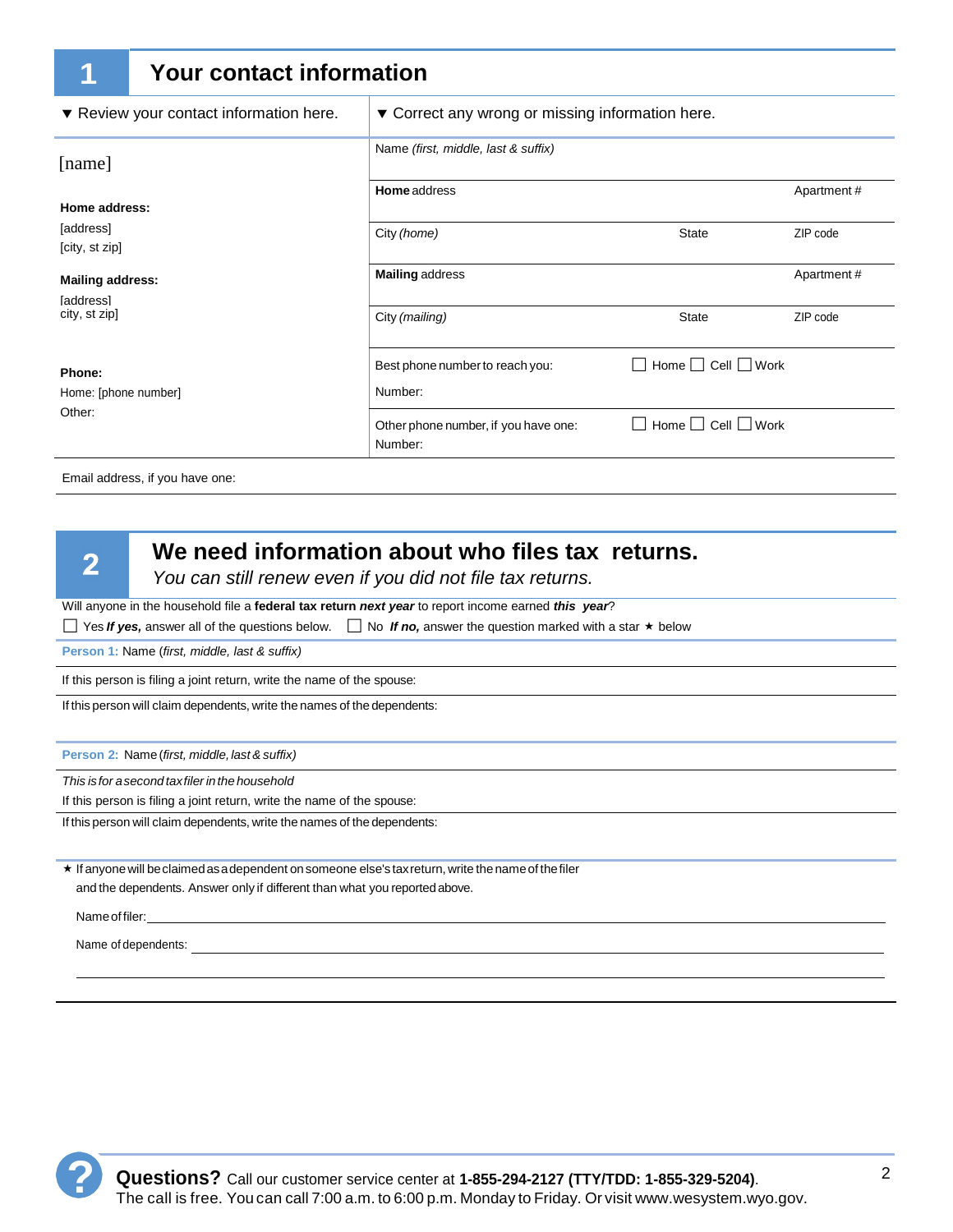## **3 These are the people in your household who need to renew now**

| Tell us about anybody else in your household or on your tax return.                                                                                                                         |                                                                        |  |  |  |
|---------------------------------------------------------------------------------------------------------------------------------------------------------------------------------------------|------------------------------------------------------------------------|--|--|--|
| Person 1: Name (first, middle, last & suffix):                                                                                                                                              |                                                                        |  |  |  |
| This person's Social Security number is $\Box$ On file $\Box$ Not on file                                                                                                                   | If this person is no longer living in the household, check here        |  |  |  |
| If not on file, write the Social Security number if this person is applying<br>for health insurance coverage: $\_$ $\_$<br>This person may choose not to give the Social Security number if | Date of birth (month/day / year):                                      |  |  |  |
|                                                                                                                                                                                             | This person is: $\Box$ Male $\Box$ Female                              |  |  |  |
| he or she is not applying, but it helps us to have it.                                                                                                                                      | How is this person related to you?                                     |  |  |  |
| If this person has Medicaid, check here $\Box$ .<br>If this person does not have Medicaid and wants health insurance coverage, check here and fill out Attachment A on page 9.              |                                                                        |  |  |  |
| Person 2: Name (first, middle, last & suffix):                                                                                                                                              |                                                                        |  |  |  |
| This person's Social Security number is $\Box$ On file $\Box$ Not on file                                                                                                                   | If this person is no longer living in the household, check here        |  |  |  |
| If not on file, write the Social Security number if this person is applying<br>for health insurance coverage: $\_ - \_ - \_$ $\_$                                                           | Date of birth (month/day/year):                                        |  |  |  |
| This person may choose not to give the Social Security number if                                                                                                                            | This person is: □ Male □ Female                                        |  |  |  |
| he or she is not applying, but it helps us to have it.                                                                                                                                      | How is this person related to you?                                     |  |  |  |
| If this person has Medicaid, check here $\Box$ .<br>If this person <b>does not</b> have Medicaid and wants health insurance coverage, check here and fill out Attachment A on page 9.       |                                                                        |  |  |  |
| Person 3 : Name (first, middle, last & suffix):                                                                                                                                             |                                                                        |  |  |  |
| This person's Social Security number is $\Box$ On file $\Box$ Not on file                                                                                                                   | If this person is no longer living in the household, check here        |  |  |  |
| If not on file, write the Social Security number if this person is applying                                                                                                                 | Date of birth (month/day / year):                                      |  |  |  |
| for health insurance coverage: $\_$ $\_$ $\_$ $\_$ $\_$ $\_$<br>This person may choose not to give the Social Security number if                                                            | This person is: $\Box$ Male $\Box$ Female                              |  |  |  |
| he or she is not applying, but it helps us to have it.                                                                                                                                      | How is this person related to you?                                     |  |  |  |
| If this person has Medicaid, check here $\Box$ .<br>If this person <b>does not</b> have Medicaid and wants health insurance coverage, check here   and fill out Attachment A on page 9.     |                                                                        |  |  |  |
| Person 4 : Name (first, middle, last & suffix):                                                                                                                                             |                                                                        |  |  |  |
| This person's Social Security number is $\Box$ On file $\Box$ Not on file                                                                                                                   | If this person is no longer living in the household, check here $\Box$ |  |  |  |
| If not on file, write the Social Security number if this person is applying                                                                                                                 | Date of birth (month/day / year):                                      |  |  |  |
| for health insurance coverage: $\_$ $\_$ $\_$ $\_$ $\_$<br>This person may choose not to give the Social Security number if                                                                 | This person is: $\square$ Male $\square$ Female                        |  |  |  |
| he or she is not applying, but it helps us to have it.                                                                                                                                      | How is this person related to you?                                     |  |  |  |
| If this person has Medicaid, check here $\Box$ .<br>If this person does not have Medicaid and wants health insurance coverage, check here and fill out Attachment A on page 9.              |                                                                        |  |  |  |
| Person 5 : Name (first, middle, last & suffix):                                                                                                                                             |                                                                        |  |  |  |
| This person's Social Security number is $\Box$ On file $\Box$ Not on file                                                                                                                   | If this person is no longer living in the household, check here        |  |  |  |
| If not on file, write the Social Security number if this person is applying                                                                                                                 | Date of birth (month/day / year):                                      |  |  |  |
| for health insurance coverage: $\_$ $\_$<br>This person is: $\Box$ Male $\Box$ Female                                                                                                       |                                                                        |  |  |  |
| This person may choose not to give the Social Security number if<br>he or she is not applying, but it helps us to have it.                                                                  | How is this person related to you?                                     |  |  |  |
| If this person has Medicaid, check here $\Box$ .<br>If this person does not have Medicaid and wants health insurance coverage, check here<br>and fill out Attachment A on page 9.           |                                                                        |  |  |  |

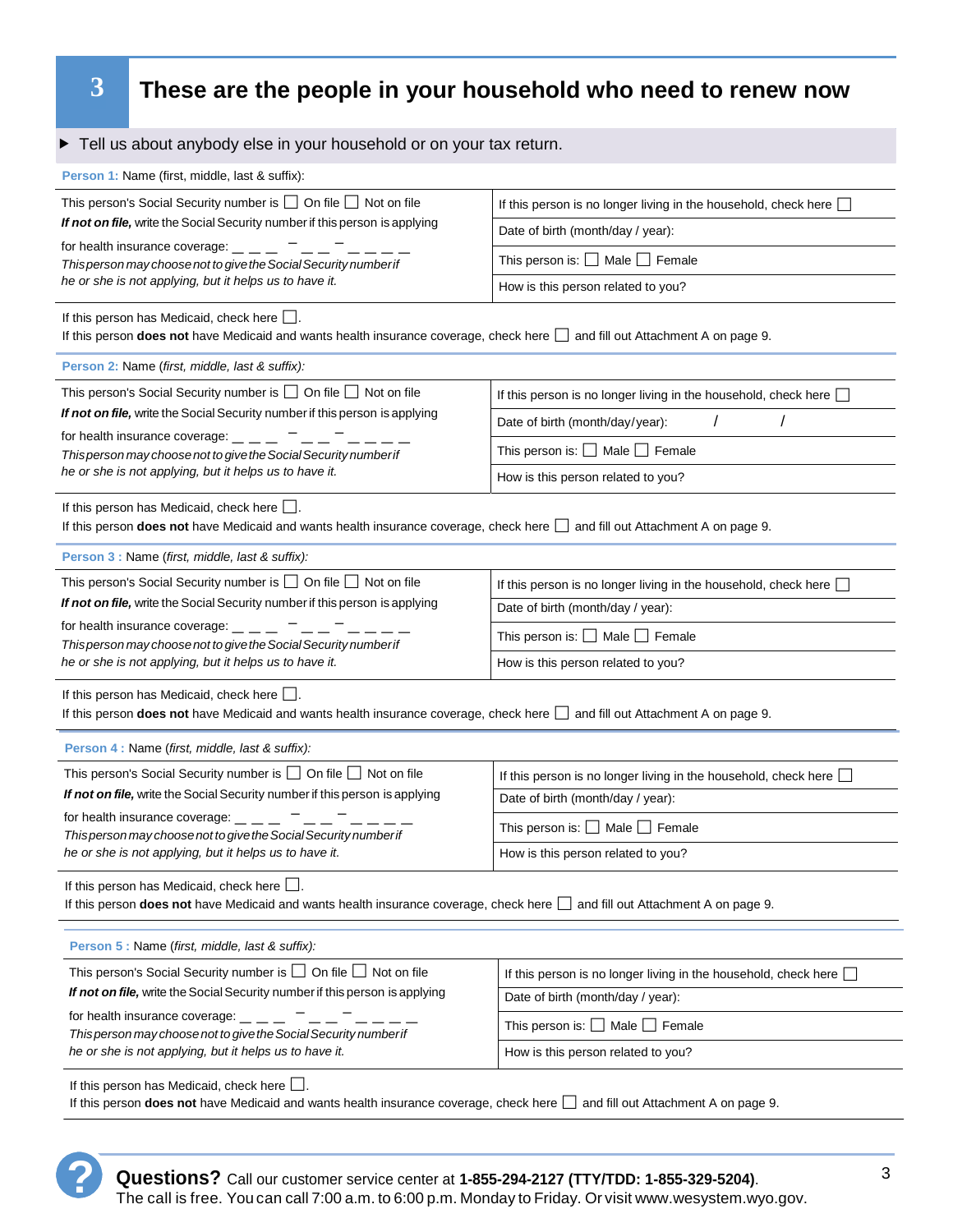#### **Tell us about anyone who has** *other* **health insurance coverage**

| Tell us about anyone who has <i>other</i> nearth msurance coverage                                                                                                                                                                                           |                               |
|--------------------------------------------------------------------------------------------------------------------------------------------------------------------------------------------------------------------------------------------------------------|-------------------------------|
| Include anyone you listed in Section 3 and anyone who is applying for health insurance coverage.                                                                                                                                                             |                               |
| Name of insurance company:                                                                                                                                                                                                                                   | Policy number:                |
| Type of insurance: □ Medicare<br>Tricare<br>Veteran's health coverage<br>$\perp$<br>_l Otherinsurance                                                                                                                                                        |                               |
| Employer Sponsored Insurance<br>List everyone who is on this policy:                                                                                                                                                                                         |                               |
| Name of insurance company:                                                                                                                                                                                                                                   | Policy number:                |
| Type of insurance: □ Medicare<br>Tricare<br>Veteran's health coverage<br>Otherinsurance                                                                                                                                                                      |                               |
| Employer Sponsored Insurance<br>List everyone who is on this policy:                                                                                                                                                                                         |                               |
| If anyone on this form is offered health insurance through a job, check here $\square$<br>If this a State of Wyoming employee benefit plan, check here $\square$                                                                                             |                               |
| Tell us more about the people listed on this form<br>$\overline{5}$                                                                                                                                                                                          |                               |
| If anyone who is renewing or applying has a physical, mental, or emotional health condition that causes limitations in<br>activities (like bathing, dressing, daily chores, etc.) or live in a medical facility or nursing home, write his or her name here. |                               |
| Name (first, middle, last & suffix):                                                                                                                                                                                                                         |                               |
| Name (first, middle, last & suffix):                                                                                                                                                                                                                         |                               |
| If anyone who is renewing or applying for health insurance coverage is between the ages<br>of 18 and 26 and was in foster care at age 18, write his or her name here.                                                                                        |                               |
| Name (first, middle, last & suffix):                                                                                                                                                                                                                         |                               |
| Name (first, middle, last & suffix):                                                                                                                                                                                                                         |                               |
| If anyone listed on this form (whether renewing or applying for health insurance coverage or not)<br>is pregnant, write her information below.                                                                                                               |                               |
| Name (first, middle, last & suffix):                                                                                                                                                                                                                         | How many babies are expected? |
| What is the expected delivery date?                                                                                                                                                                                                                          |                               |
| Name (first, middle, last & suffix):                                                                                                                                                                                                                         | How many babies are expected? |
| What is the expected delivery date?                                                                                                                                                                                                                          |                               |
| If anyone listed on this form is currently receiving treatment for breast or cervical cancer, write their name<br>here. If so, please provide current verification from your treating provider.                                                              |                               |
| Name (first, middle, last & suffix):                                                                                                                                                                                                                         |                               |
| Name (first, middle, last & suffix):                                                                                                                                                                                                                         |                               |
|                                                                                                                                                                                                                                                              |                               |

 $\blacktriangleright$  If anyone who is renewing or applying is an American Indian or Alaska Native, check here  $\Box$ and fill out Attachment B on page 10.

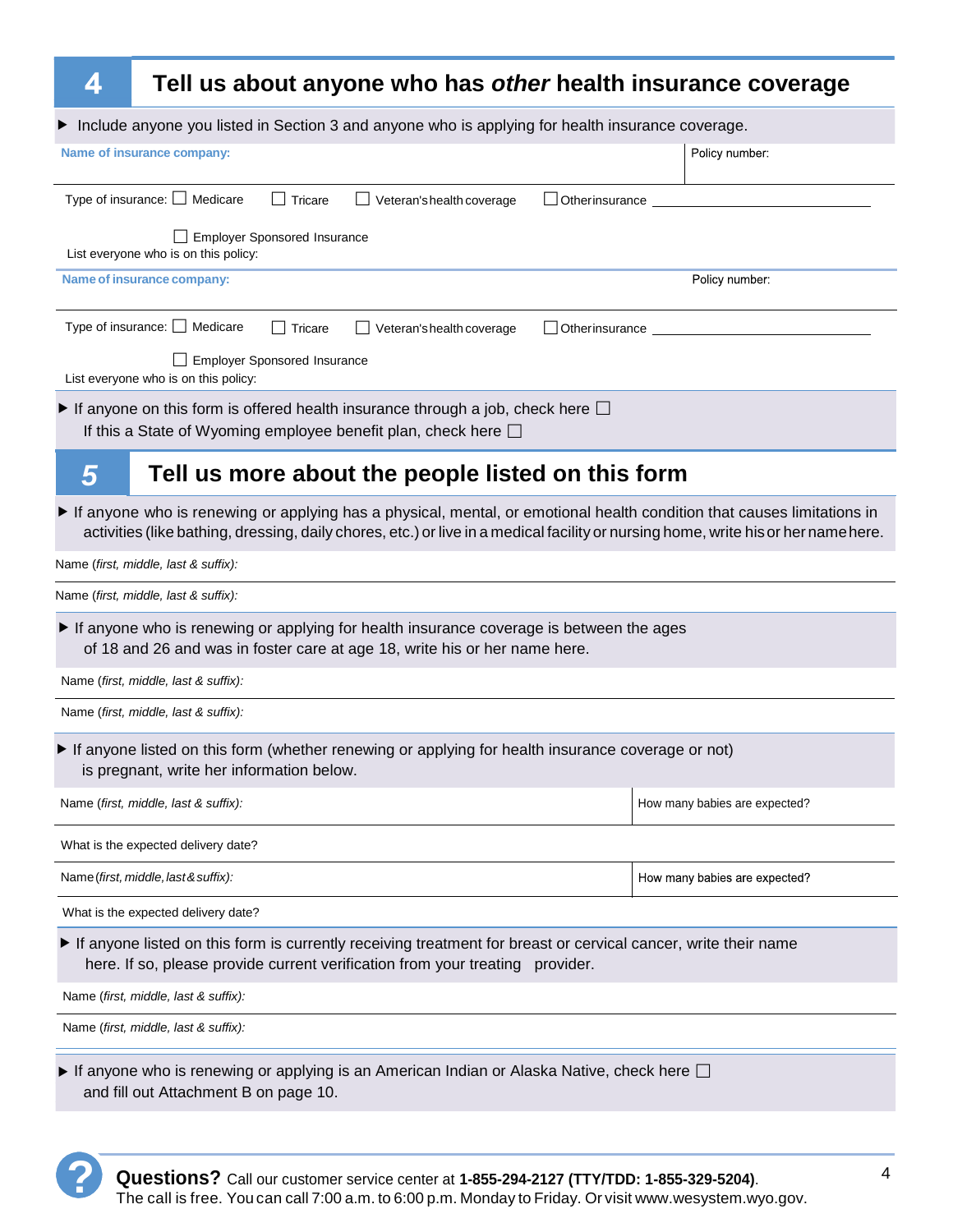$6\phantom{1}6$ 

#### **Tell us about work**

Fill in the information below for anyone in your household who has income from a job (not self-employed). You can tell us about **self-employment** on the next page. If someone has more than one job, tell us about **all jobs**. *Make a copy of this page if you need space for more jobs or people. Cross out any information that is not correct about members of your household. Write in the new information.*

**Job 1:** Name of the person who is working (*first, middle, last & suffix):*

| Employer name:                                                                                                                                | Employer phone number:   |                               |                                                                                                |
|-----------------------------------------------------------------------------------------------------------------------------------------------|--------------------------|-------------------------------|------------------------------------------------------------------------------------------------|
| <b>Employer address:</b>                                                                                                                      | City:                    | State:                        | ZIP code:                                                                                      |
| How often are wages or tips paid? $\Box$ Hourly<br>Every two weeks                                                                            | Monthly<br>Weekly        | Twice a month                 | Yearly                                                                                         |
| How much does this person get paid (before taxes)?                                                                                            |                          |                               |                                                                                                |
| Average hours worked each week:                                                                                                               |                          |                               |                                                                                                |
| Job 2: Name of the person who is working (first, middle, last & suffix):                                                                      |                          |                               |                                                                                                |
| Employer name:                                                                                                                                |                          | Employer phone number:        |                                                                                                |
| Employer address:                                                                                                                             | City:                    | State:                        | ZIP code:                                                                                      |
| How often are wages or tips paid? $\Box$ Hourly<br>$\Box$ Every two weeks<br>How much does this person get paid (before taxes)? $\$$          | Monthly<br>Weekly        | Twice a month                 | Yearly                                                                                         |
| Average hours worked each week:                                                                                                               |                          |                               |                                                                                                |
| Job 3: Name of the person who is working (first, middle, last & suffix):                                                                      |                          |                               |                                                                                                |
| Employer name:                                                                                                                                |                          | Employer phone number:        |                                                                                                |
| Employer address:                                                                                                                             | City:                    | State:                        | ZIP code:                                                                                      |
| How often are wages or tips paid? $\Box$ Hourly<br>$\Box$ Every two weeks<br>How much does this person get paid (before taxes)? $\$$          | $\Box$ Monthly<br>Weekly | Twice a month                 | Yearly                                                                                         |
| Average hours worked each week:                                                                                                               |                          |                               |                                                                                                |
| Job 4: Name of the person who is working (first, middle, last & suffix):                                                                      |                          |                               |                                                                                                |
| Employer name:                                                                                                                                |                          | Employer phone number:        |                                                                                                |
| Employer address:                                                                                                                             | City:                    | State:                        | ZIP code:                                                                                      |
| How often are wages or tips paid? $\Box$ Hourly<br>$\Box$ Every two weeks<br>How much does this person get paid (before taxes)? $\frac{1}{2}$ | Weekly<br>$\Box$ Monthly | Twice a month                 | Yearly                                                                                         |
| Average hours worked each week:                                                                                                               |                          |                               |                                                                                                |
| Job 5: Name of the person who is working (first, middle, last & suffix):                                                                      |                          |                               |                                                                                                |
| Employer name:                                                                                                                                |                          | <b>Employer</b> phone number: |                                                                                                |
| <b>Employer</b> address:                                                                                                                      | City:                    | State:                        | ZIP code:                                                                                      |
| How often are wages or tips paid? $\Box$ Hourly<br>$\Box$ Every two weeks                                                                     | $\Box$ Monthly<br>Weekly | Twice a month                 | $\Box$ Yearly                                                                                  |
| How much does this person get paid (before taxes)? $\$$                                                                                       |                          |                               |                                                                                                |
| Average hours worked each week:                                                                                                               |                          |                               |                                                                                                |
|                                                                                                                                               |                          |                               | Section 6 continued on next page $\blacktriangleright \blacktriangleright \blacktriangleright$ |

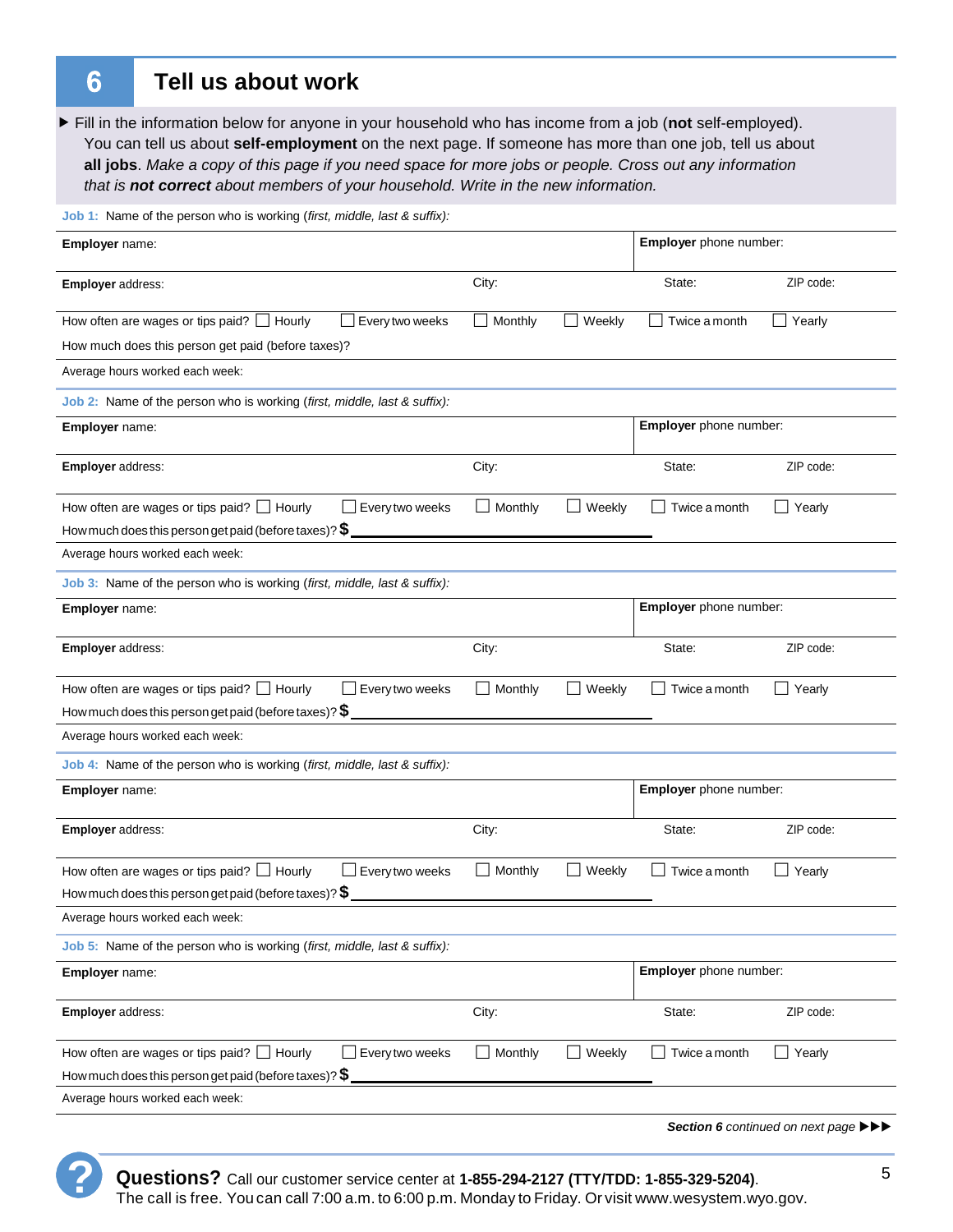#### **Tell us about work** *(continued)*

**F** If anyone in your household is **self-employed**, we need to know about their work.

**1.** Name (*first, middle, last & suffix)*:

Type of work:

How much *net income* will this person get from self-employment this month? Amount: **\$**  *Net income* means the profits left over after business expenses are paid. For more information about business expenses, see Attachment D on page 12.

**2.** Name (*first, middle, last & suffix)*:

Type of work:

7

How much *net income* will this person get from self-employment this month? Amount: **\$**  *Net income* means the profits left over after business expenses are paid. For more information about business expenses, see Attachment D on page 12.

## **Tell us about other income**

f C*ross out any information that is not correct about members of your household. Write in any new information.*

| <b>Unemployment</b>                  | How much? | How often?                 |                                                         |                   |
|--------------------------------------|-----------|----------------------------|---------------------------------------------------------|-------------------|
| Name (first, middle, last & suffix): | \$        | $\Box$ Hourly<br>Weekly    | Every two weeks<br>$\mathbf{I}$<br>$\Box$ Twice a month | Monthly<br>Yearly |
| <b>Social Security</b>               | How much? | How often?                 |                                                         |                   |
| Name (first, middle, last & suffix): | \$        | Hourly<br>$\Box$<br>Weekly | Every two weeks<br>Twice a month                        | Monthly<br>Yearly |
| <b>Pensions</b>                      | How much? | How often?                 |                                                         |                   |
| Name (first, middle, last & suffix): | \$        | Hourly<br>- 1<br>Weekly    | Every two weeks<br>Twice a month                        | Monthly<br>Yearly |
| <b>Retirement accounts</b>           |           |                            |                                                         |                   |
| Name (first, middle, last & suffix): | \$        | Hourly<br>$\Box$<br>Weekly | Every two weeks<br>Twice a month<br><b>I</b>            | Monthly<br>Yearly |

**Section 7** continued on next page  $\blacktriangleright \blacktriangleright \blacktriangleright$ 

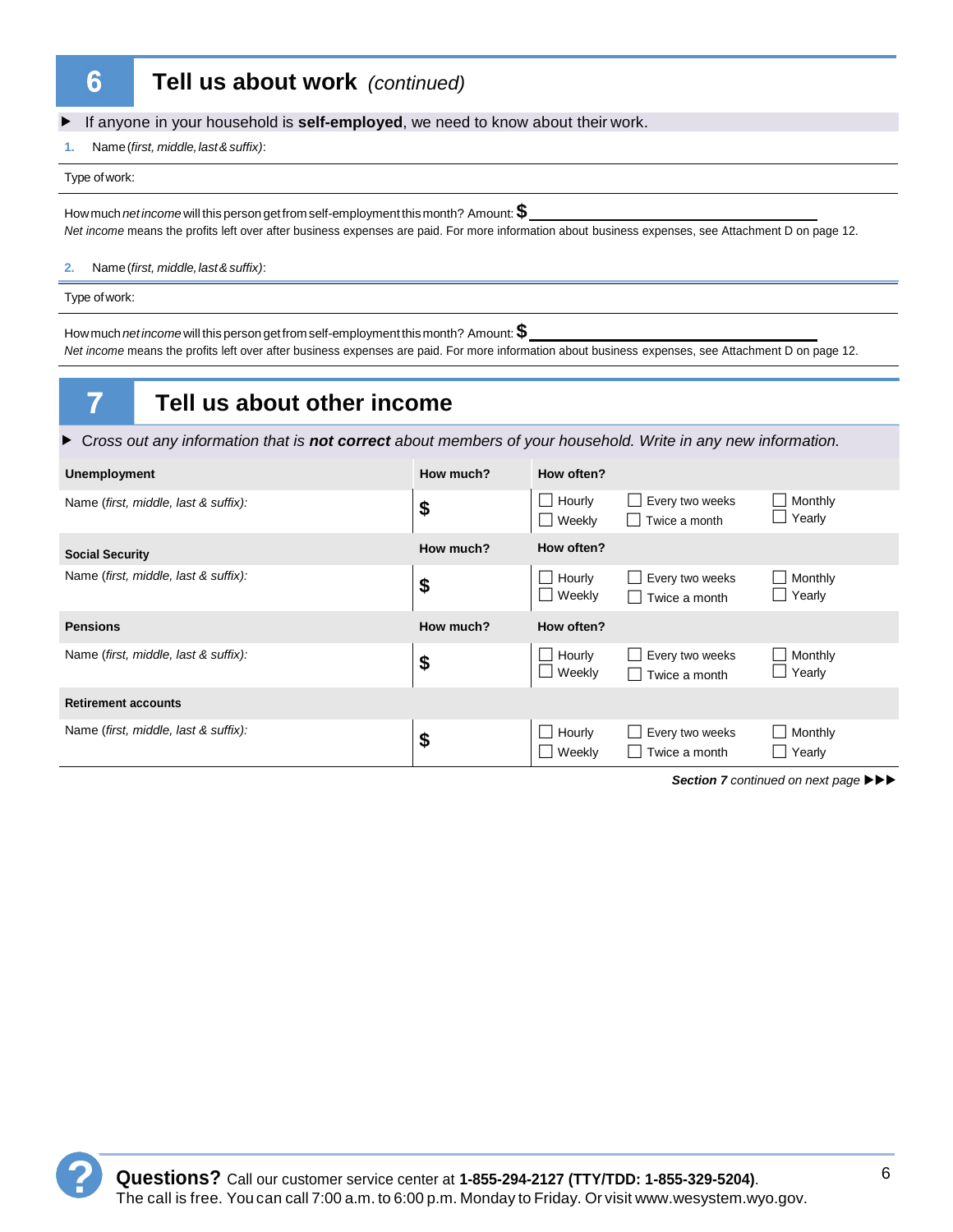# **Tell us about other income** *(continued)*

▶ Cross out any information that is **not correct** about members of your household. Write in the new information.

| Alimonyreceived                                                                                                                            | How much? | How often?                 |                                  |                             |  |  |
|--------------------------------------------------------------------------------------------------------------------------------------------|-----------|----------------------------|----------------------------------|-----------------------------|--|--|
| Name (first, middle, last & suffix):                                                                                                       | \$        | Hourly<br>Weekly           | Every two weeks<br>Twice a month | Monthly<br>Yearly           |  |  |
| Farming or fishing (profit after business expenses)                                                                                        | How much? | How often?                 |                                  |                             |  |  |
| Name (first, middle, last & suffix):                                                                                                       | \$        | Hourly<br>Weekly           | Every two weeks<br>Twice a month | Monthly<br>Yearly           |  |  |
| Rental income or royalties (profit after business expens es)                                                                               | How much? | How often?                 |                                  |                             |  |  |
| Name (first, middle, last & suffix):                                                                                                       | \$        | Hourly<br>$\Box$<br>Weekly | Every two weeks<br>Twice a month | Monthly<br>Yearly           |  |  |
| Other income Type:                                                                                                                         | How much? | How often?                 |                                  |                             |  |  |
| Name (first, middle, last & suffix):                                                                                                       | \$        | Hourly<br>$\Box$ Weekly    | Every two weeks<br>Twice a month | Monthly<br>$\Box$ Yearly    |  |  |
| Other income Type:                                                                                                                         | How much? | How often?                 |                                  |                             |  |  |
| Name (first, middle, last & suffix):                                                                                                       | \$        | Hourly<br>Weekly           | Every two weeks<br>Twice a month | Monthly<br>Yearly           |  |  |
| If anyone in your household has deductions, tell us what kind.                                                                             |           |                            |                                  |                             |  |  |
| Alimony paid to someone else                                                                                                               | How much? | How often?                 |                                  |                             |  |  |
| Name (first, middle, last & suffix):                                                                                                       | \$        | $\Box$ Weekly              | Every two weeks<br>Twice a month | Monthly<br>$\Box$ Yearly    |  |  |
| Student Ioan interest paid                                                                                                                 | How much? | How often?                 |                                  |                             |  |  |
| Name (first, middle, last & suffix):                                                                                                       | \$        | $\Box$ Weekly              | Every two weeks<br>Twice amonth  | Monthly<br>Yearly           |  |  |
| Dependent care expenses                                                                                                                    | How much? | How often?                 |                                  |                             |  |  |
| Name (first, middle, last & suffix):                                                                                                       | \$        | $\Box$ Weekly              | Every two weeks<br>Twice amonth  | Monthly<br>$\Box$<br>Yearly |  |  |
| ► List the names of anyone whose income changes from month to month. Also tell us<br>how much you think their income will be for the year. |           |                            |                                  |                             |  |  |
| Name (first, middle, last & suffix):<br>1.                                                                                                 |           |                            |                                  |                             |  |  |
| What do you expect his or her income to be this year? Amount: $\$$                                                                         |           |                            |                                  |                             |  |  |
| Name (first, middle, last & suffix):<br>2.                                                                                                 |           |                            |                                  |                             |  |  |
| What do you expect his or her income to be this year? Amount: $\$$                                                                         |           |                            |                                  |                             |  |  |



 $\overline{7}$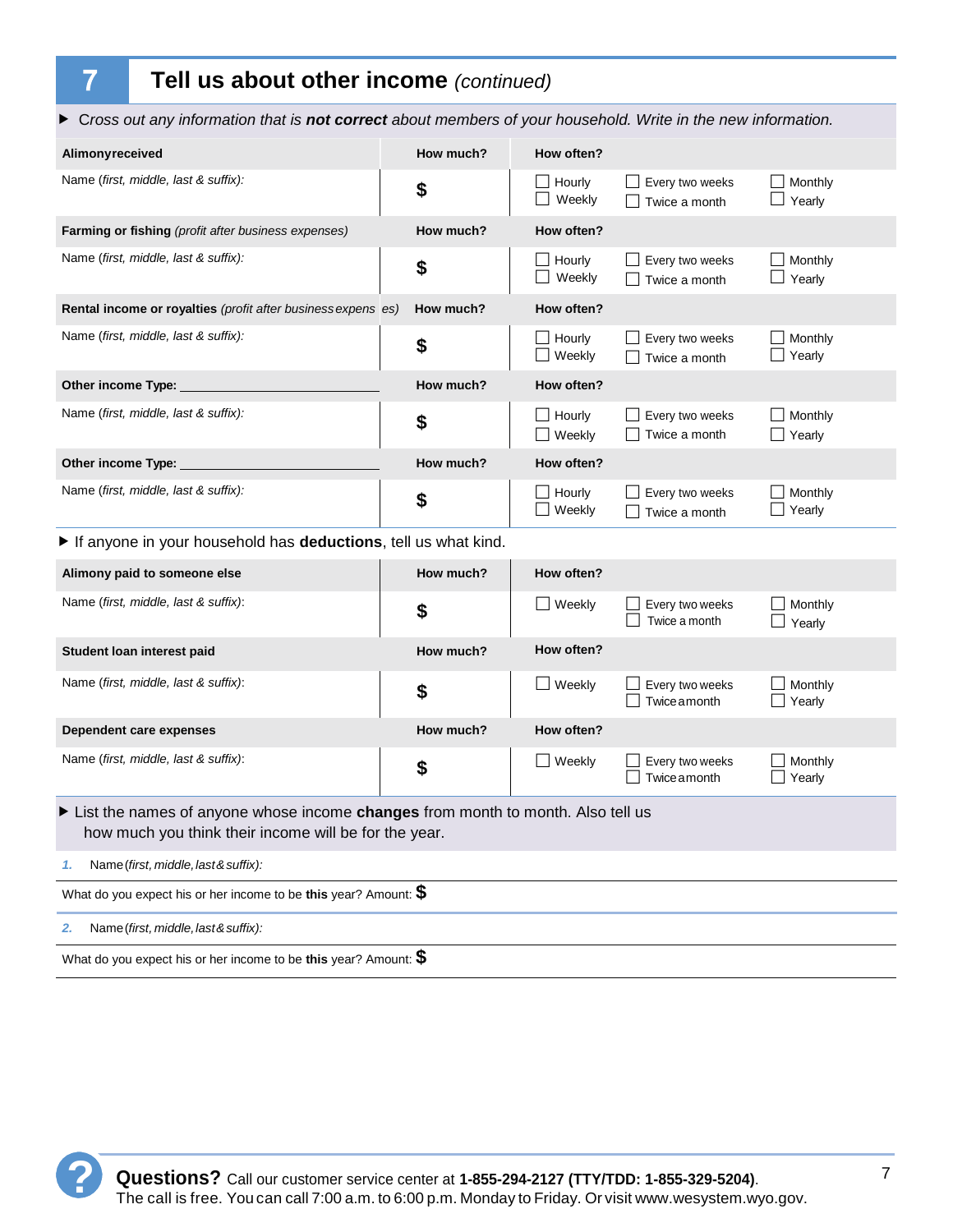9

#### **Read and sign this application**

information from my tax returns for the number of years I checked below.

**F** Read the statement below and check one box.

**Renewal of coverage in future years**

|                                                                                                                                                                                                                                                                                                                                                                  | Yes, I give permission to check my income on tax returns for (check one box):                                                                                                                                                                                                                                                                                                                                                                                              |  |  |  |  |  |
|------------------------------------------------------------------------------------------------------------------------------------------------------------------------------------------------------------------------------------------------------------------------------------------------------------------------------------------------------------------|----------------------------------------------------------------------------------------------------------------------------------------------------------------------------------------------------------------------------------------------------------------------------------------------------------------------------------------------------------------------------------------------------------------------------------------------------------------------------|--|--|--|--|--|
| $\Box$ 5 years (the longest time) $\Box$ 4 years $\Box$ 3 years $\Box$ 2 years $\Box$ 1 year                                                                                                                                                                                                                                                                     |                                                                                                                                                                                                                                                                                                                                                                                                                                                                            |  |  |  |  |  |
| $\Box$ No, I do not give permission to use my tax returns.                                                                                                                                                                                                                                                                                                       |                                                                                                                                                                                                                                                                                                                                                                                                                                                                            |  |  |  |  |  |
| Your rights and responsibilities                                                                                                                                                                                                                                                                                                                                 |                                                                                                                                                                                                                                                                                                                                                                                                                                                                            |  |  |  |  |  |
| $\blacktriangleright$ Read the statements below.                                                                                                                                                                                                                                                                                                                 |                                                                                                                                                                                                                                                                                                                                                                                                                                                                            |  |  |  |  |  |
| • I am signing this renewal form under penalty of perjury. That<br>means that I have provided true answers to all the questions on<br>this form to the best of my knowledge, and I know that I may be<br>subject to penalties under federal law if I provide false or untrue<br>information.                                                                     | • If I think Wyoming Medicaid or Kid Care CHIP has made a mistake,<br>can appeal its decision. To appeal means to tell someone at the<br>Wyoming Department of Health that I think the action is wrong, and ask<br>for a fair review of the action. I know that I can find out how to appeal by<br>contacting Customer Service Center at 1-855-294-2127. Someone from<br>the Customer Service Center will explain anything about this application<br>to me if I need that. |  |  |  |  |  |
| • I must tell the Wyoming Department of Health if anything<br>changes and is different from what I wrote on this form. I can call the<br>Customer Service Center at 1-855-294-2127 or visit<br>www.wesystem.wyo.govtoreport any changes. I understand that a<br>change in my information might affect whether someone in my<br>household qualifies for coverage. | • I understand that if I do not qualify for Medicaid or Kid Care CHIP,<br>the Wyoming Department of Health may send my information to<br>another program so they can see if I qualify.                                                                                                                                                                                                                                                                                     |  |  |  |  |  |
| • I know that under federal law, discrimination is not permitted<br>on the basis of race, color, national origin, sex, age, sexual<br>orientation, gender identity, or disability. I can file a<br>complaint of discrimination by visiting<br>hhs.gov/ocr/office/file.                                                                                           |                                                                                                                                                                                                                                                                                                                                                                                                                                                                            |  |  |  |  |  |

To make it easier to check my income at renewal time, I give permission to the [state agency] to use income

I understand that the [state agency] will send me a letter with the income information they have. I can make changes to it. I can also change my mind and not allow the [state agency] to check this information.

f Sign and date below. If you want an authorized representative or want to change the authorized representative you have now, fill out Attachment C on page 11.

If you are an authorized representative, check here  $\Box$ , sign below, and fill out Attachment C on page 11.

Signature of household contact or authorized representative: **Date:** Date: Date: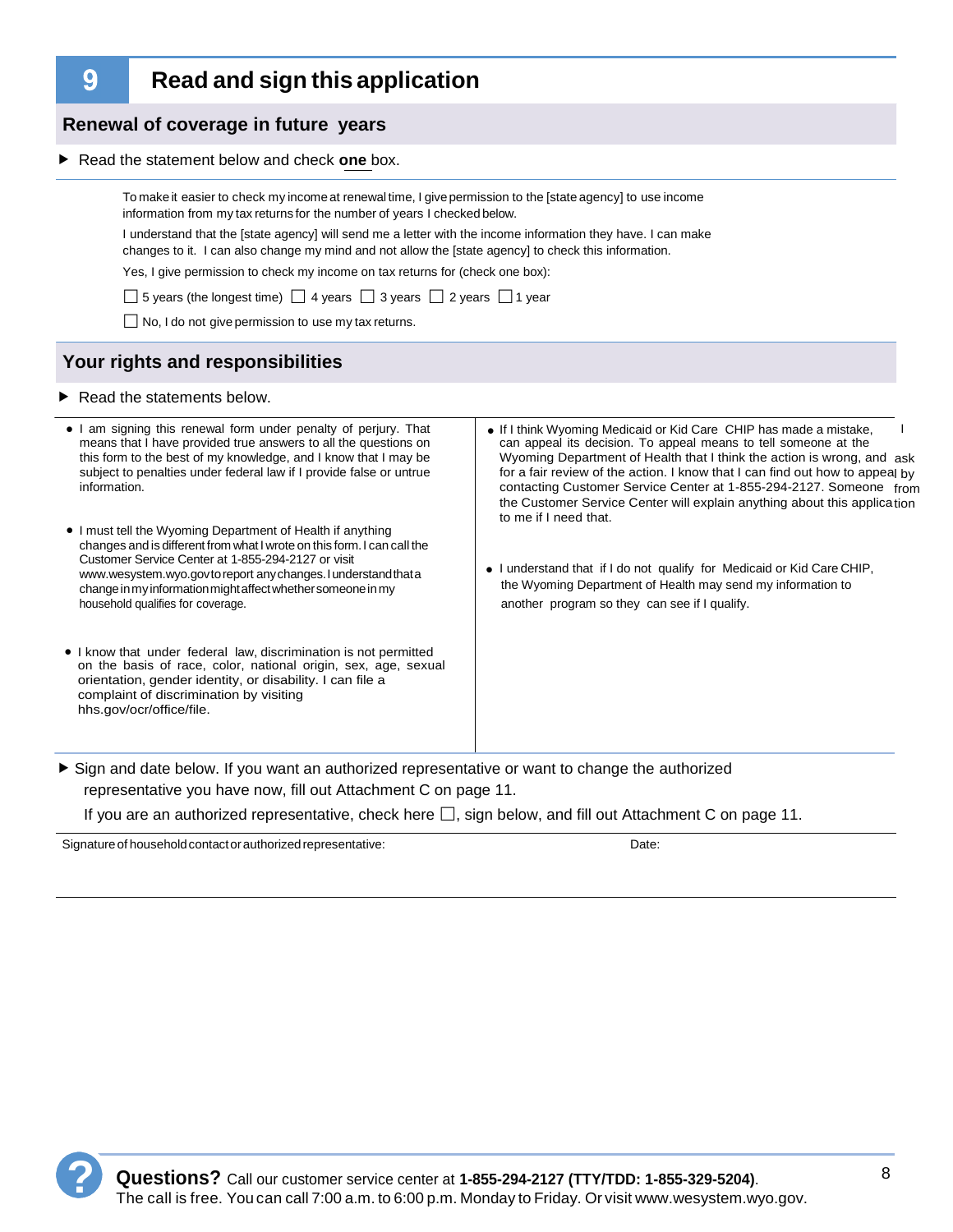# **Attachment A People applying for the first time**

*To help you fill out Section 3, page 3*

Tell us about anyone in your household who wants to apply for Medicaid. **Do not answer** these question for people **who already have Medicaid or Kid Care CHIP**. *If more than two people are applying, make a copy of this page.*

| Name of person applying: Name (first, middle, last & suffix)                                                                                                                        |                                                     |                      |                                       |                                        |  |
|-------------------------------------------------------------------------------------------------------------------------------------------------------------------------------------|-----------------------------------------------------|----------------------|---------------------------------------|----------------------------------------|--|
| $\blacktriangleright$ Tell us about citizenship                                                                                                                                     |                                                     |                      |                                       |                                        |  |
| Is this person a U.S. citizen or U.S. national? $\Box$ Yes If yes, go to "Tell us more information about this person"                                                               | $\Box$ No If no, answer all of the questions below. |                      |                                       |                                        |  |
| If this person has eligible immigration status, check here $\Box$ and fill in the document type:                                                                                    |                                                     |                      |                                       |                                        |  |
| and ID number: example of the See Attachment D on page 12 for more information about eligible immigration status and document types.                                                |                                                     |                      |                                       |                                        |  |
| If this person has lived in the U.S. since 1996, check here $\Box$                                                                                                                  |                                                     |                      |                                       |                                        |  |
| If this person, his or her spouse, or a parent is a veteran or an active duty member in the U.S. military, check here                                                               |                                                     |                      |                                       |                                        |  |
| Tell us more information about this person                                                                                                                                          |                                                     |                      |                                       |                                        |  |
| If this person lives with at least one child under the age of 18, and is the main person taking care of this child, check here $\Box$                                               |                                                     |                      |                                       |                                        |  |
| If this person is 18 years or younger and has a parent living outside of the household, check here $\Box$                                                                           |                                                     |                      |                                       |                                        |  |
| If this person wants help paying for medical bills from the last three months, check here $\Box$ .                                                                                  |                                                     |                      |                                       |                                        |  |
| $\blacktriangleright$ Tell us about race and ethnicity. You may choose not to answer these questions.                                                                               |                                                     |                      |                                       |                                        |  |
| If this person is Hispanic/Latino,<br>What is this person's race? Check all that apply:<br>check all that apply:<br>$\Box$ White<br>Asian Indian<br>Guamanian or Chamorro<br>Korean |                                                     |                      |                                       |                                        |  |
| Mexican<br>l Mexican American                                                                                                                                                       | □ Black or African                                  | Chinese              | Vietnamese                            | Samoan                                 |  |
| Puerto Rican<br>Chicano/a                                                                                                                                                           | American<br>American Indian or                      | Filipino<br>Japanese | <b>Other Asian</b><br>Native Hawaiian | <b>Other Pacific Islander</b><br>Other |  |
| $\Box$ Cuban<br>$\Box$ Other                                                                                                                                                        | Alaska Native                                       |                      |                                       |                                        |  |

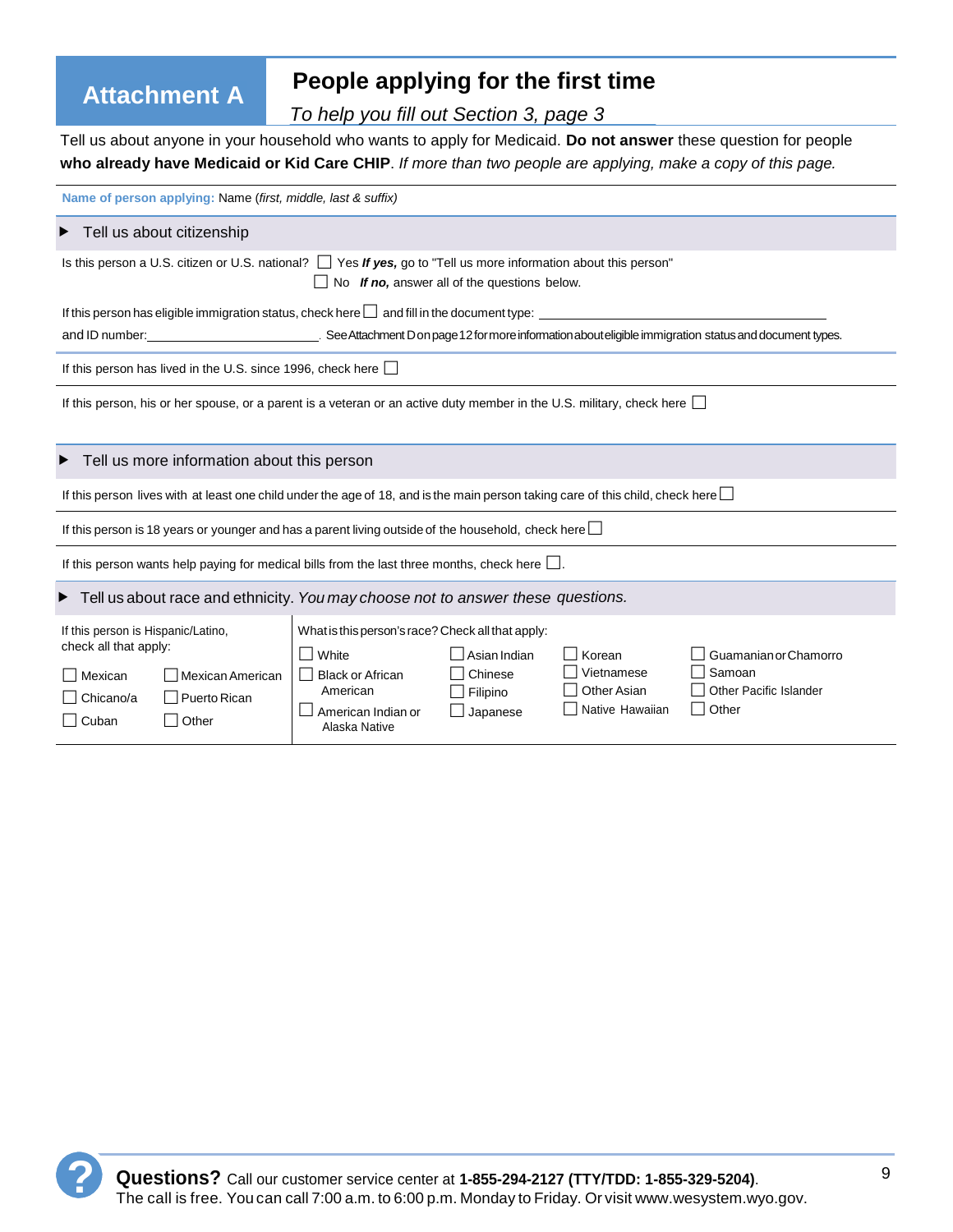## **Attachment B American Indian or Alaska Native family member (AI/AN)** *To help you fill out Section 5, page 6*

Tell us about your American Indian or Alaska Native family member(s)

American Indians and Alaska Natives can get services from the Indian Health Services, tribal health programs, or urban Indian health programs. They may not have to pay co-pays and may get special monthly enrollment periods.

*If more than two people are American Indian or Alaska Native, make a copy of this page.*

| Name (first, middle, last & suffix):                                                                                                                                                                                                                                                                                                                                           |                                                                                     |
|--------------------------------------------------------------------------------------------------------------------------------------------------------------------------------------------------------------------------------------------------------------------------------------------------------------------------------------------------------------------------------|-------------------------------------------------------------------------------------|
| Has this person ever received a service from the Indian Health Service, a tribal health program, or urban Indian health program?<br>Yes No<br>If no, does this person qualify to get these services?<br>$Yes$ Mo                                                                                                                                                               |                                                                                     |
| List any income that includes money from these sources:                                                                                                                                                                                                                                                                                                                        | How much income? $$$                                                                |
| $\bullet$ Payments from a tribe for natural resources, usage rights, leases, or royalties<br>• Payments from natural resources, farming, ranching, fishing, leases, or royalties from<br>land designated as Indian trust land by the Department of Interior (including reservations and<br>former reservations)<br>. Money from selling things that have cultural significance | How often?<br>Weekly<br>Twice a month<br>Every two weeks Livearly<br>$\Box$ Monthly |
| Name (first, middle, last & suffix):<br>2.                                                                                                                                                                                                                                                                                                                                     |                                                                                     |
| Has this person ever received a service from the Indian Health Service, a tribal health program, or urban Indian health program?<br>Yes IINo<br>If no, does this person qualify to get these services?<br>Yes $\Box$ No                                                                                                                                                        |                                                                                     |
| List any income that includes money from these sources:                                                                                                                                                                                                                                                                                                                        | How much income? $$$                                                                |
| • Payments from a tribe for natural resources, usage rights, leases, or royalties                                                                                                                                                                                                                                                                                              | How often?                                                                          |
| • Payments from natural resources, farming, ranching, fishing, leases, or royalties from<br>land designated as Indian trust land by the Department of Interior (including reservations and<br>former reservations)                                                                                                                                                             | Weekly<br><b>Twice amonth</b><br>Every two weeks<br>Yearly                          |
| • Money from selling things that have cultural significance                                                                                                                                                                                                                                                                                                                    | <b>Monthly</b>                                                                      |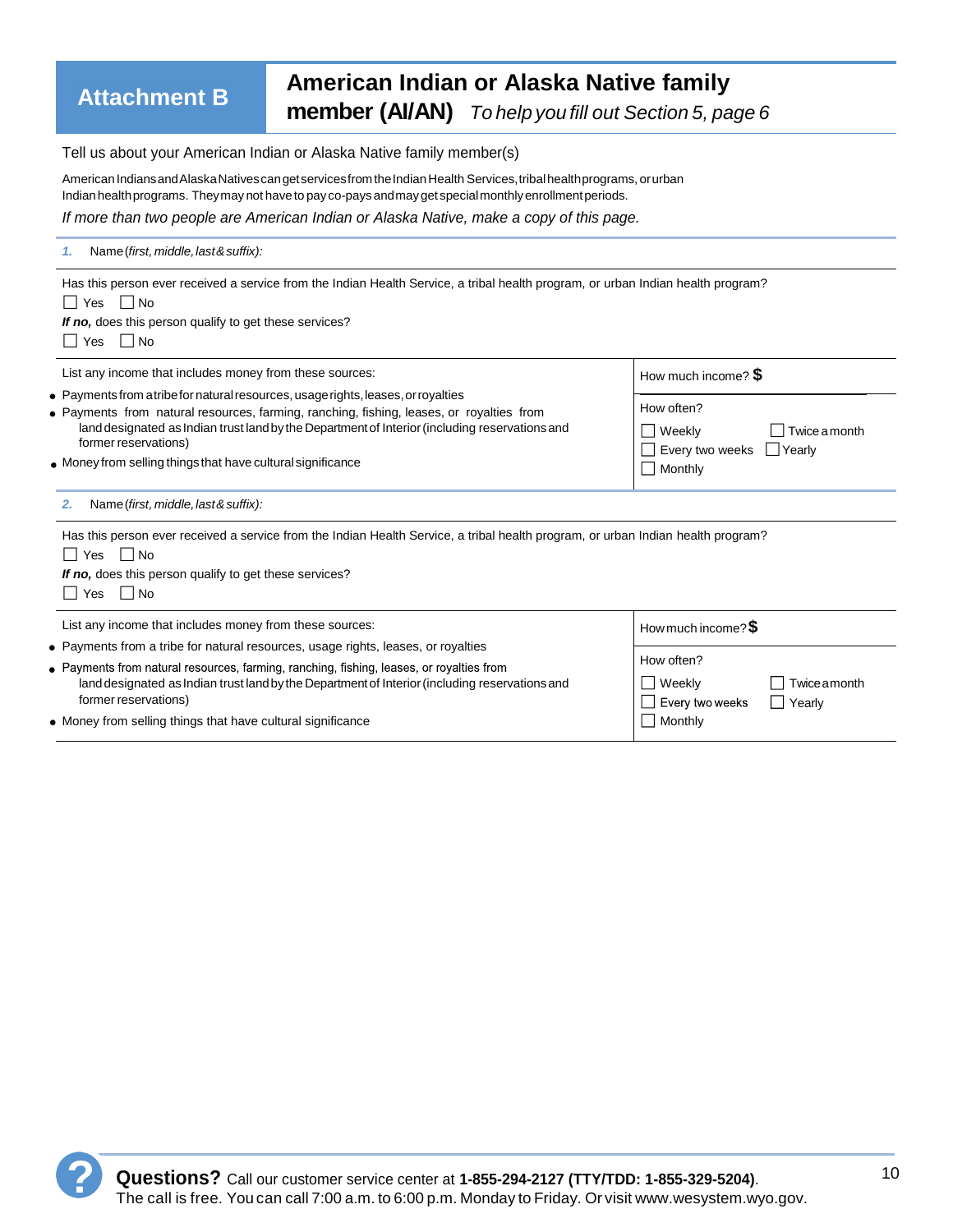| <b>Attachment C</b>                                                                                                                                                | Assistance with completing this application                                                   |      |                                                                                                                                               |  |          |  |
|--------------------------------------------------------------------------------------------------------------------------------------------------------------------|-----------------------------------------------------------------------------------------------|------|-----------------------------------------------------------------------------------------------------------------------------------------------|--|----------|--|
| You can choose an authorized representative                                                                                                                        |                                                                                               |      |                                                                                                                                               |  |          |  |
| An authorized representative is a trusted friend, partner, or lawyer you choose to sign                                                                            | your renewal form, get information about this renewal form, and act for you with this agency. |      |                                                                                                                                               |  |          |  |
| $\triangleright$ Do you want an authorized representative? $\square$ Yes $\square$ No                                                                              | If yes, you want an authorized representative, answer the questions below.                    |      |                                                                                                                                               |  |          |  |
| We show that you chose this person as your authorized representative:<br>Not applicable                                                                            |                                                                                               |      | Do you still want this person to be your authorized representative?<br>$\Box$ Yes $\Box$ No                                                   |  |          |  |
|                                                                                                                                                                    |                                                                                               |      | If yes, has any of his or her information changed?<br>$\square$ Yes $\square$ No                                                              |  |          |  |
| If your authorized representative's information has changed, or if you would like a different authorized representative,<br>please write the new information here: |                                                                                               |      |                                                                                                                                               |  |          |  |
| Name of authorized representative:                                                                                                                                 |                                                                                               |      |                                                                                                                                               |  |          |  |
| Address:                                                                                                                                                           | Apartment#                                                                                    | City | <b>State</b>                                                                                                                                  |  | ZIP code |  |
| Phone number: $\Box$ Home $\Box$ Cell $\Box$ Work $\Box$ Other<br>Number:                                                                                          |                                                                                               |      |                                                                                                                                               |  |          |  |
|                                                                                                                                                                    |                                                                                               |      | By signing, you allow this person to sign your renewal form, to get information about this renewal form, and to act for you with this agency. |  |          |  |
| Your signature:                                                                                                                                                    |                                                                                               |      | Date:                                                                                                                                         |  |          |  |